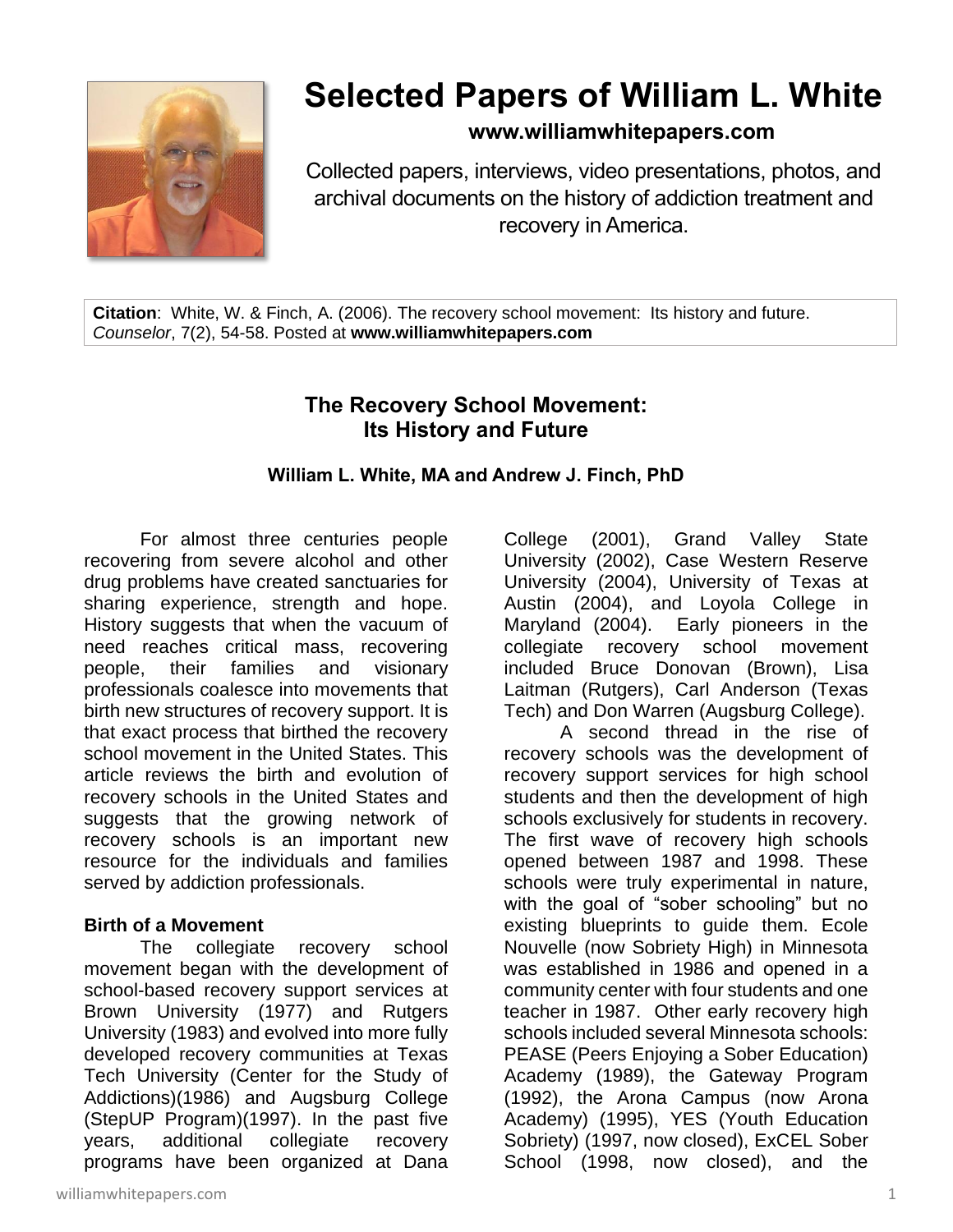Aateshing Program (1998). Early programs outside Minnesota included Unity High School in Phoenix, AZ (1992, now closed), Recovery High School in Albuquerque, NM (1992, now closed), Phoenix Academy in San Mateo, CA (1992), Thoreau High School in Woodland Hills, CA (1996), Oasis Academy (now Community High School) in Nashville, TN (1997), Santa Rosa (CA) Clean & Sober High School (1998), and the Summit School in Spokane, WA (1998, now closed).

School founders included recovering persons who understood the need for school-based continuing care services, treatment professionals who had the training and foresight to create innovative schools; parents of recovering students who desired options for their children; and philanthropists and volunteers who were called to this new arena of community service. Some of early recovery high school pioneers included Ralph Neiditch, Carol Robson, and Konrad Friedemann (Ecole Nouvelle/Sobriety High), Barb Schmidt (PEASE Academy), Paul Grehl (Gateway), Rob van Kampen (YES), Mark Kuleta (Aateshing), Nichole Baum (ExCEL), LuAnn Woeltge (Arona), Judy Ide (Nashville Oasis Academy/Community High School), Nancy Tumosa (Phoenix Unity), Lou Sadler and Jan Hayes (Albuquerque Recovery High School). Lyle Taipale, with Sobriety High since 2003, helped establish two schools (Gateway and Arona) as a supervisor of alternative education in the St. Paul and Moundsview, MN, school districts.

In some cases, these pioneers helped conceive the idea and open the doors, and other leaders stepped in to keep the schools running and forge paths for other schools. Judi Hanson, Denise Martineau, and Jim Czarniecki helped Sobriety High expand to three campuses, and their assistance helped establish numerous recovery schools around the country. Similarly, Brad Kraushaar (Arona), Kellie Winter and Steve Massey (PEASE), Deb Seveland (ExCEL), and Ann Tash (Thoreau High School) helped their schools take root and set the stage for a rapid expansion of schools over the last few years. To date, the longest serving faculty member of any recovery school is

Sobriety High's lead teacher, Larry Schmidt (1993-present). Schmidt, an English teacher, has developed curriculum designed specifically with the recovering teen in mind that he has shared with other schools and the professional treatment community.

The growth of recovery schools has been dramatic, with 25 recovery high schools and six collegiate recovery communities opening across the United States from 1999 to 2005. The recovery school movement was influenced by several important contexts: school choice policies, growth in alternative schools, the therapeutic community movement (of which recovery schools became an extension), the growth in adolescent chemical dependency programs (the first opening in Minnesota in the 1970s), and the growing recognition of the vulnerability for relapse for young people reentering school following treatment. The inception of recovery high schools, also known as "sober schools", "dry highs", and "sobriety high schools", coincided with the adoption of school choice reform models in education policy. The idea that providing families with options within and outside the public sector would strengthen school accountability gave rise to legislation promoting alternative and charter schools, vouchers, and for-profit education companies. Minnesota and California were two of the first states to embrace school alternatives like charter schools and open enrollment policies, and notably, these were the first two states to open recovery high schools. This rapid recovery school growth spawned the Association of Recovery Schools, founded in 2002.

## **What is a Recovery School?**

In the first decade, recovery high schools tinkered with policies and populations, addressing substance problems from initial intervention through the recovery maintenance phase. Most opened with a handful of students and only one or two teachers. The first college program at Brown offered confidential services to faculty and students, but was not a fully developed recovery community. As recovery high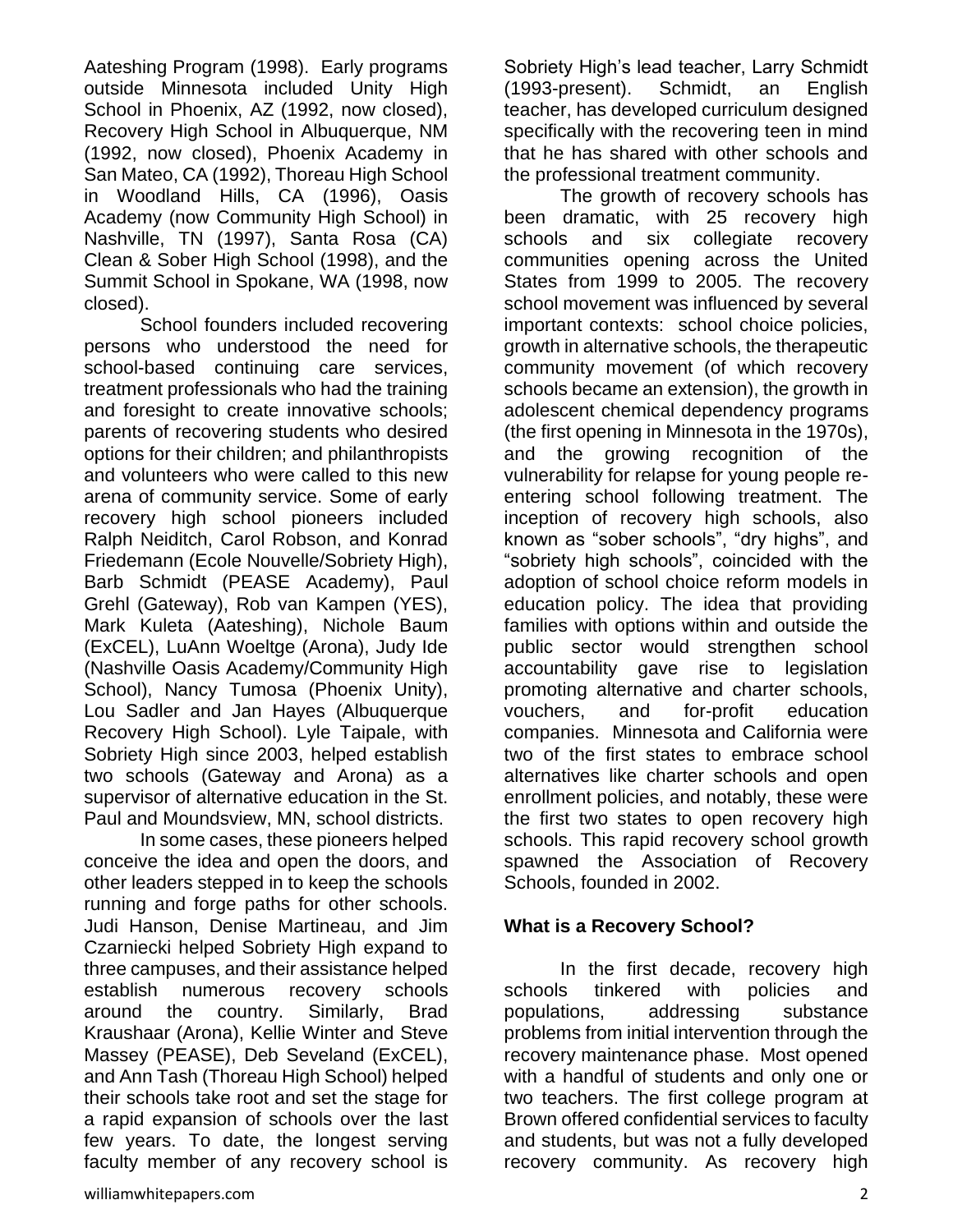schools and collegiate recovery programs have evolved, they have focused more specifically on forming communities for recovering students. Unlike the high schools, college programs are not school-wide, and their structures can vary widely depending upon the institution on which the program is located, the program umbrella under which the recovery community operates, the private or public funding of the school, and the size of the college or university. For this reason, most college programs are vastly different from each other. Some offer housing services, while others do not. Some offer specialized coursework, while others focus exclusively on therapeutic and general academic support. The high school programs, though offering differences themselves, are all-encompassing programs, and more commonalities exist across the 50 State education laws than are found in the thousands of college and university program umbrellas within which collegiate recovery communities are nested (Finch, 2005).

Recovery high schools enroll an average of 30-40 students. Each school requires students (a) to abstain from substance use and (b) to work a program of recovery from chemical dependency. Most, though not all, schools are based in the Twelve Step or Minnesota model of recovery. More than 95 percent of the students entering recovery high schools have received some form of treatment (residential and/or outpatient services), making recovery schools an important source of continuing care support following primary treatment. While some schools serve as transitional programs, all offer state-certified diplomas either directly or through their school districts. Unlike treatment facilities, education is a major focus, if not the main component, of recovery schools. They are essentially hybrids, serving both continuing care and academic goals (Finch, 2004). Virtually all of the schools operate as "day schools", though many have close relationships with extended care residential treatment programs and halfway houses.

While recovery high schools have existed since the 1980s, enrollment policies are continuing to develop. The Association of Recovery Schools requires member high schools to enroll primarily recovering students, but some schools, such as the Phoenix schools in Montgomery County, MD, Phoenix Academy in San Mateo, CA, Thoreau High School in Woodland Hills, CA, and Dohn Community High School in Cincinnati, have a more diverse census and provide services for a broader base of "atrisk" students, including any student affected by substance abuse. Most recently, recovery schools have started to incorporate more programming to address co-occurring mental health disorders.

One reason for such a spectrum of programming is the lack of foundational research and established best practices for recovery schools. Quantitative data on a national level is sparse, though many schools collect site-level data. For example, Community High School reports that at any point in time, 70-80% of its current students have not relapsed since enrolling. Though the schools enroll students who have often had truancy problems, recovery schools report attendance rates of 90-95% or better. Sobriety High tracks post-secondary matriculation of its graduates. The school reports that, since 1991, more than 65% of its graduates, most of whom were at-risk of dropping out while using drugs, have attended college. At the college level, an early evaluation of the collegiate recovery community at Texas Tech University found that its recovering students had a grade point average of 3.37 compared to an average of 2.68 for all undergraduates at the University, while maintaining a relapse rate of below five percent (White, 2001).

Press coverage of recovery schools has steadily grown in recent years. One of the earliest national stories to give exposure to the recovery school concept was a piece spotlighting Sobriety High by Jane Pauley for her news program, *48 Hours,* in 1995. At least one school outside Minnesota (Community High School in Nashville) credits that program for giving its founders the idea to open a school.